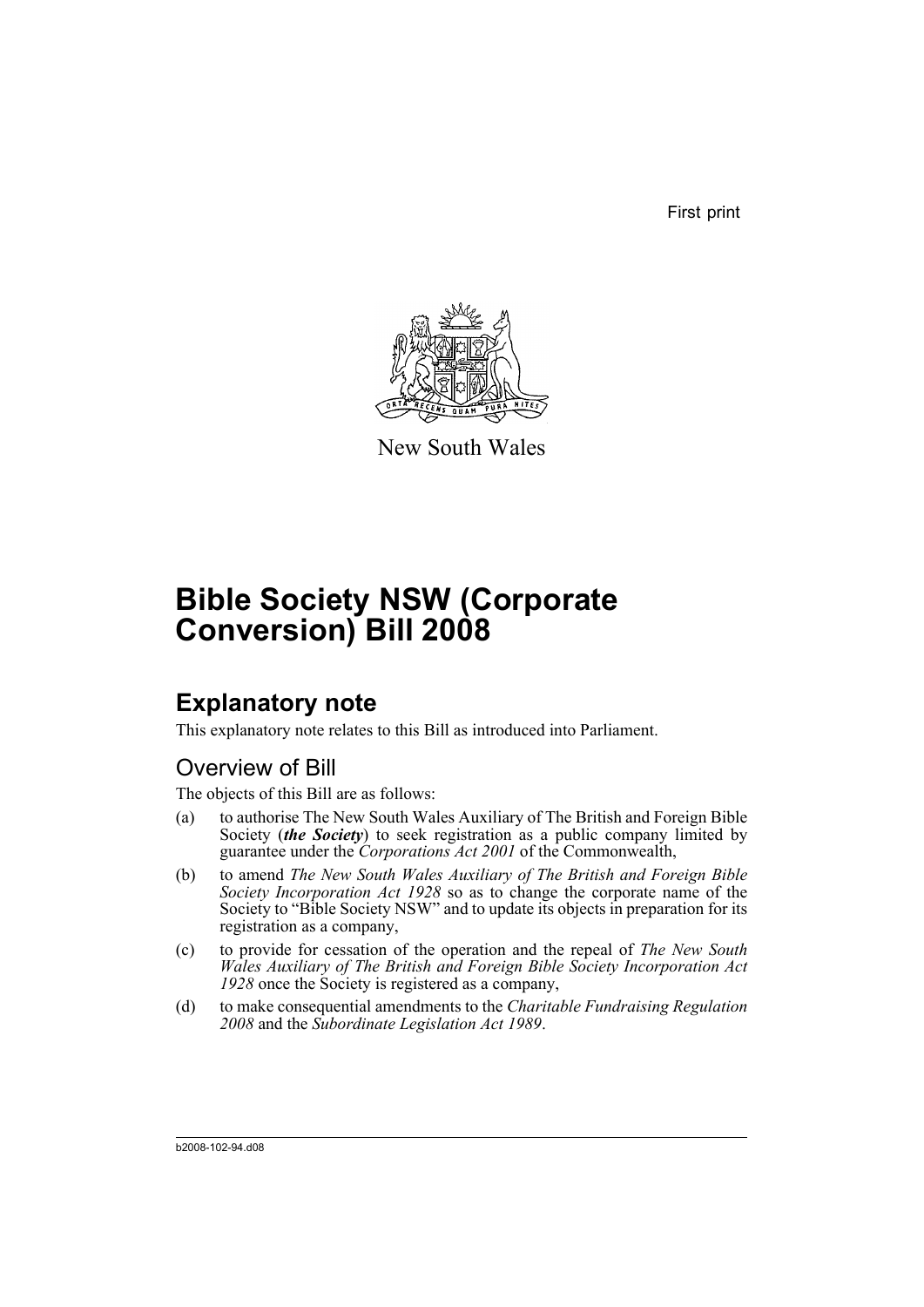Explanatory note

# Outline of provisions

# **Part 1 Preliminary**

**Clause 1** sets out the name (also called the short title) of the proposed Act.

**Clause 2** provides for the commencement of the proposed Act on the date of assent to the proposed Act.

**Clause 3** sets out the objects of the proposed Act.

**Clause 4** defines certain words and expressions used in the proposed Act.

# **Part 2 Registration of Society as public company**

# **Division 1 Authorisation to transfer incorporation**

**Clause 5** authorises the Society to apply to the Australian Securities and Investments Commission to be registered as a public company limited by guarantee under Part 5B.1 of the *Corporations Act 2001* of the Commonwealth.

### **Division 2 Provisions consequent on transfer of incorporation of Society**

**Clause 6** refers to the provisions of section 601BM of the *Corporations Act 2001* of the Commonwealth. That section provides that the registration of a body corporate as a company under Part 5B.1 of that Act does not:

- (a) create a new legal entity, or
- (b) affect the body's existing property, rights or obligations (except as against the members of the body in their capacity as members), or

(c) render defective any legal proceedings by or against the body or its members. The proposed section also provides for references to the Society in certain instruments to be read as if they included a reference to the Society after it is registered as a public company under the *Corporations Act 2001* of the Commonwealth (*the registered Society*).

**Clause 7** provides that the provisions of *The New South Wales Auxiliary of The British and Foreign Bible Society Incorporation Act 1928* and any rules made under that Act cease to have effect on the day on which the Society is registered as a public company under the *Corporations Act 2001* of the Commonwealth. The proposed section also enables the Governor, by proclamation published in the Gazette, to repeal *The New South Wales Auxiliary of The British and Foreign Bible Society Incorporation Act 1928* and the rules made under it after the Society's registration as a company.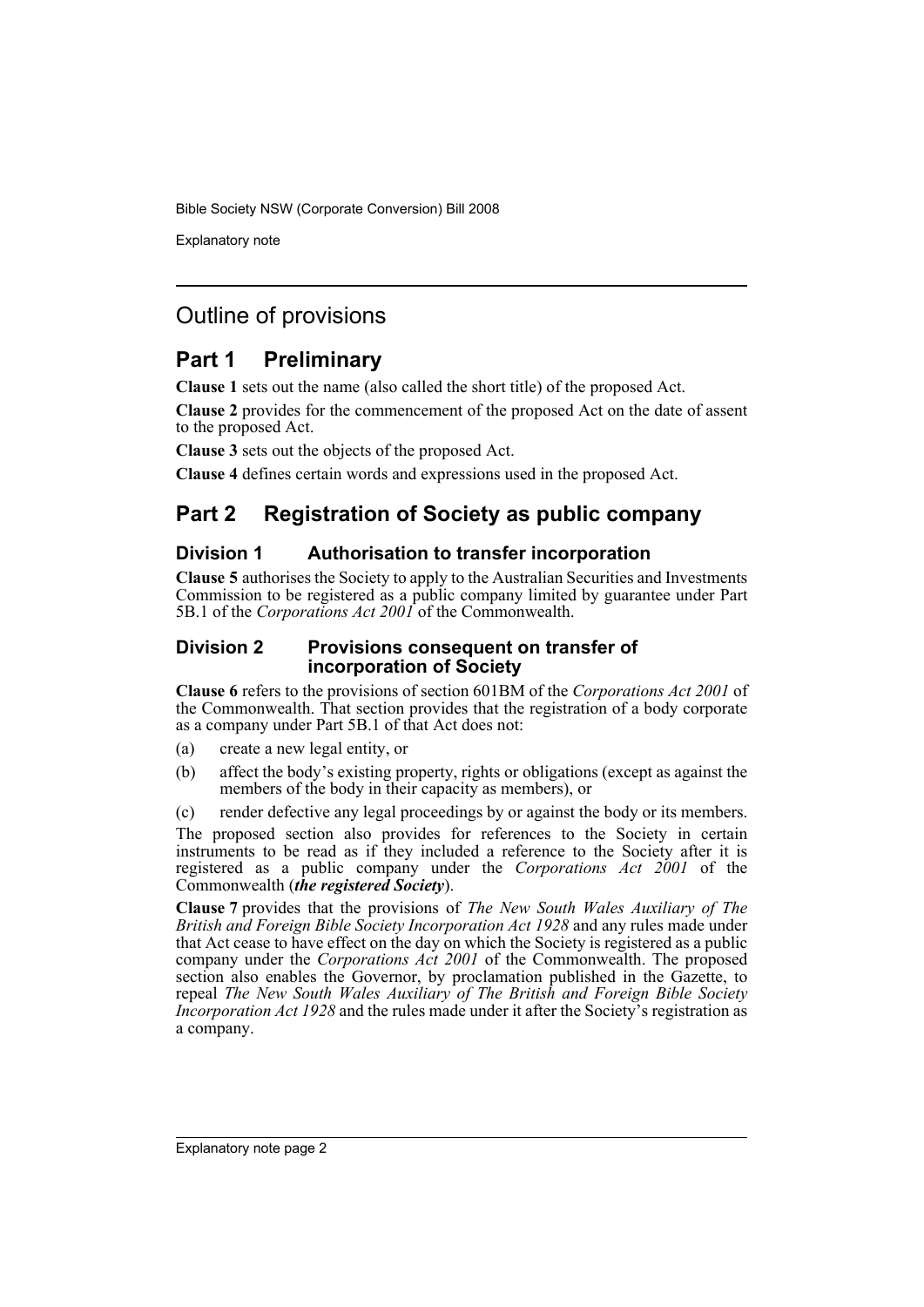Explanatory note

**Clause 8** enables the regulations to invoke section 5F or 5G of the *Corporations Act* 2001 of the Commonwealth in order to avoid inconsistency between provisions of the proposed Act relating to the registered Society and the Corporations legislation of the Commonwealth.

Section 5F of the *Corporations Act 2001* of the Commonwealth provides that if a State law declares a matter to be an excluded matter for the purposes of that section in relation to all or part of the Corporations legislation, the provisions of the Corporations legislation that are the subject of the declaration will not apply in relation to that matter in the State concerned.

Section 5G of the *Corporations Act 2001* of the Commonwealth provides that if a State law declares a provision of a State law to be a Corporations legislation displacement provision, any provision of the Corporations legislation with which the State provision would otherwise be inconsistent does not apply to the extent necessary to avoid the inconsistency.

# **Part 3 Miscellaneous**

**Clause 9** enables the Governor the make regulations for the purposes of the proposed Act (including regulations of a savings or transitional nature consequent on the enactment of the proposed Act).

**Clause 10** ensures that the operation of the proposed Act will not result in a breach of contract or other instrument or any other civil liability.

**Clause 11** provides that State tax is not payable in respect of matters relating to the registration of the Society as a company under the *Corporations Act 2001* of the Commonwealth.

**Clause 12** is a formal provision that gives effect to the amendments to the Acts and Regulation set out in Schedule 1.

# **Schedule 1 Amendment of other legislation**

## **Charitable Fundraising Regulation 2008**

**Schedule 1.1** makes an amendment to clause 6 of the *Charitable Fundraising Regulation 2008* that is consequential on the change in the corporate name of the Society resulting from amendments made by Schedule 1.3.

## **Subordinate Legislation Act 1989 No 146**

**Schedule 1.2** amends Schedule 4 to the *Subordinate Legislation Act 1989* to ensure that regulations made under the proposed Act are excluded instruments for the purposes of the *Subordinate Legislation Act 1989*.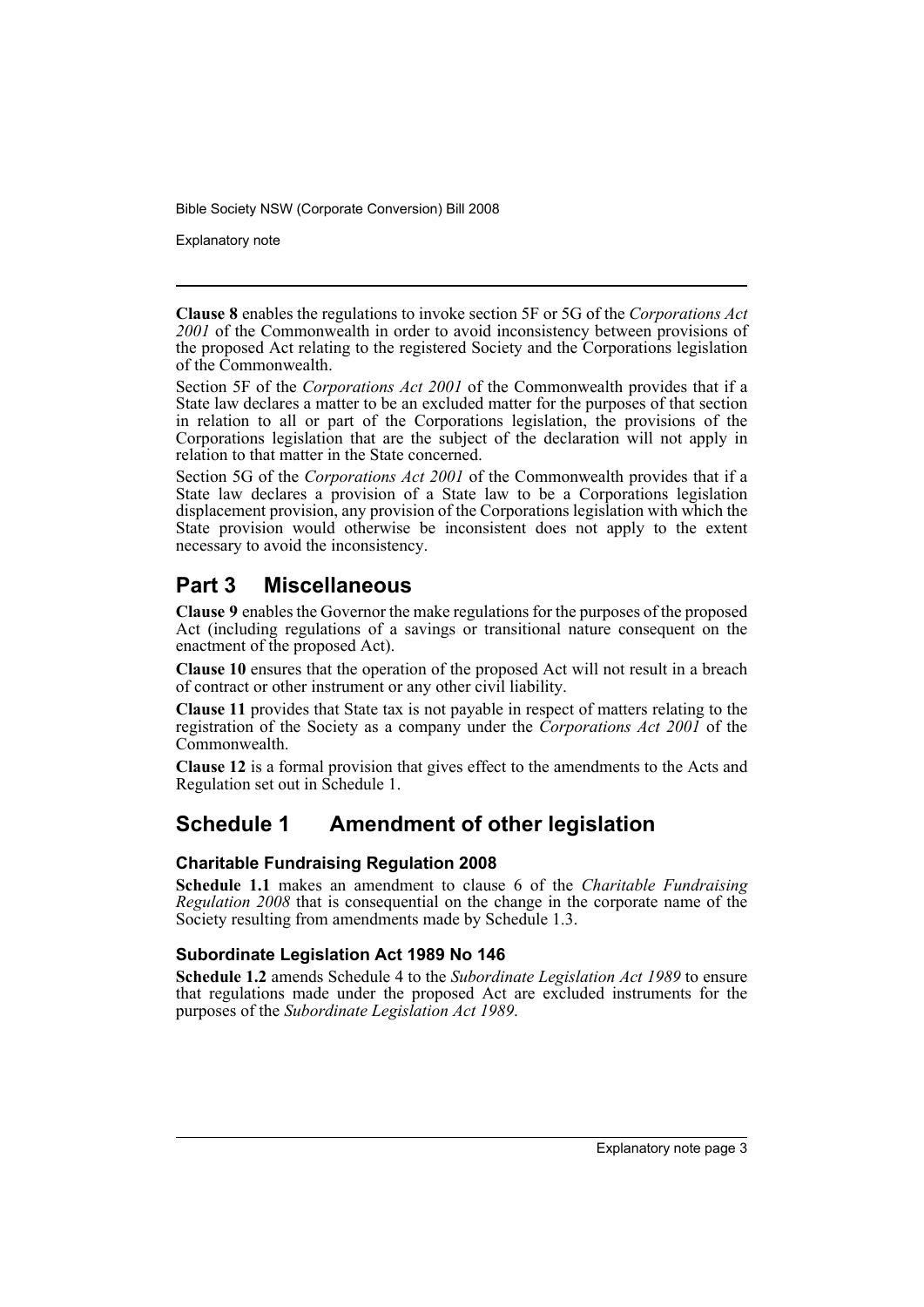Explanatory note

### **The New South Wales Auxiliary of The British and Foreign Bible Society Incorporation Act 1928**

**Schedule 1.3** amends *The New South Wales Auxiliary of The British and Foreign Bible Society Incorporation Act 1928* so as to change the corporate name of the Society to "Bible Society NSW" and to update its objects in preparation for its registration as a company.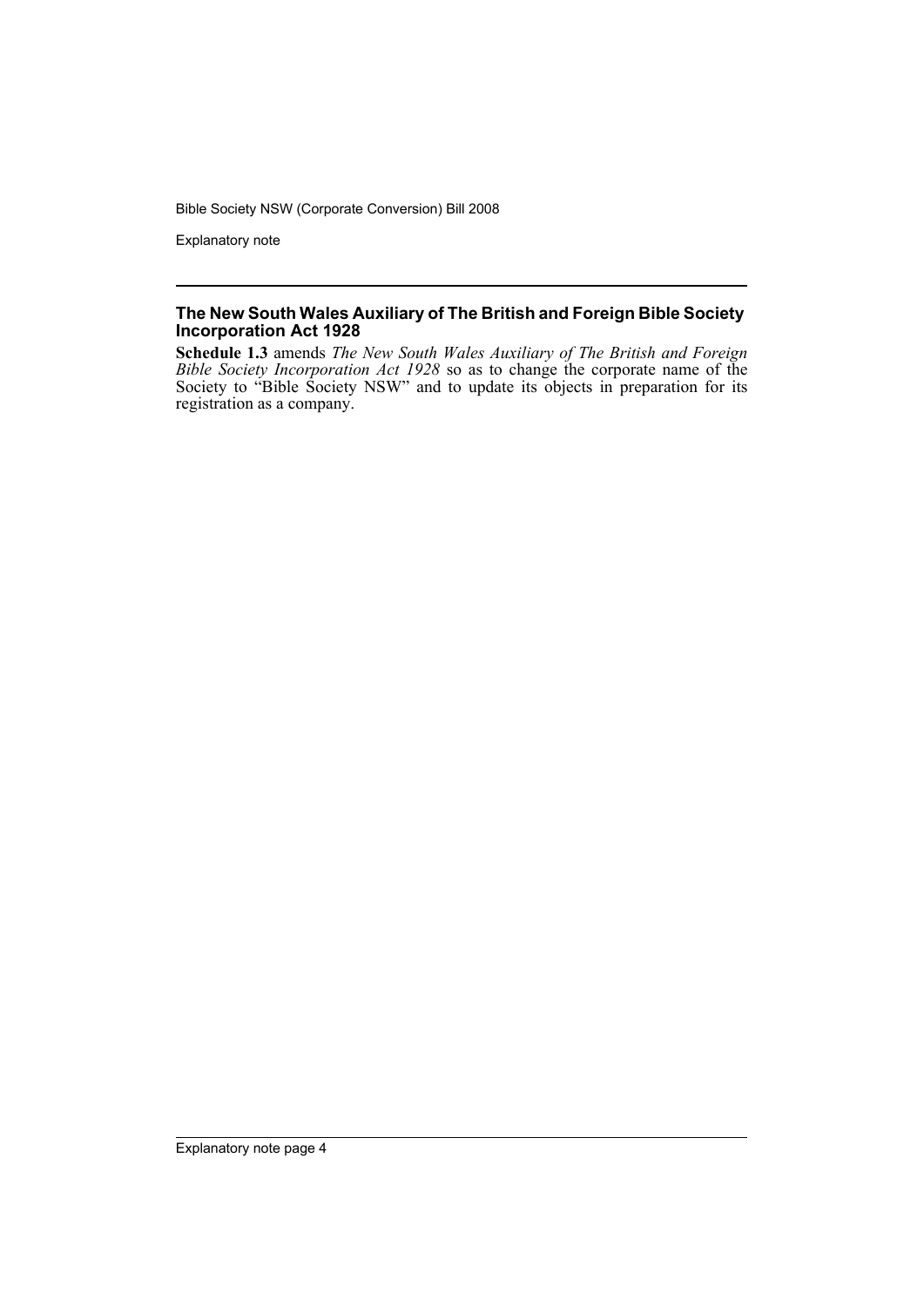First print



New South Wales

# **Bible Society NSW (Corporate Conversion) Bill 2008**

# **Contents**

|        |                                           |                                                                                | Page |
|--------|-------------------------------------------|--------------------------------------------------------------------------------|------|
| Part 1 | <b>Preliminary</b>                        |                                                                                |      |
|        | Name of Act<br>1                          |                                                                                | 2    |
|        | $\overline{2}$                            | Commencement                                                                   | 2    |
|        | 3<br>Objects of Act                       |                                                                                | 2    |
|        | Definitions<br>4                          |                                                                                | 2    |
| Part 2 | Registration of Society as public company |                                                                                |      |
|        | <b>Division 1</b>                         | Authorisation to transfer incorporation                                        |      |
|        | 5                                         | Society may apply to be registered as public company<br>under Corporations Act | 4    |
|        | <b>Division 2</b>                         | Provisions consequent on transfer of<br>incorporation of Society               |      |
|        | 6                                         | Registered Society is continuation of Society                                  | 5    |
|        |                                           |                                                                                |      |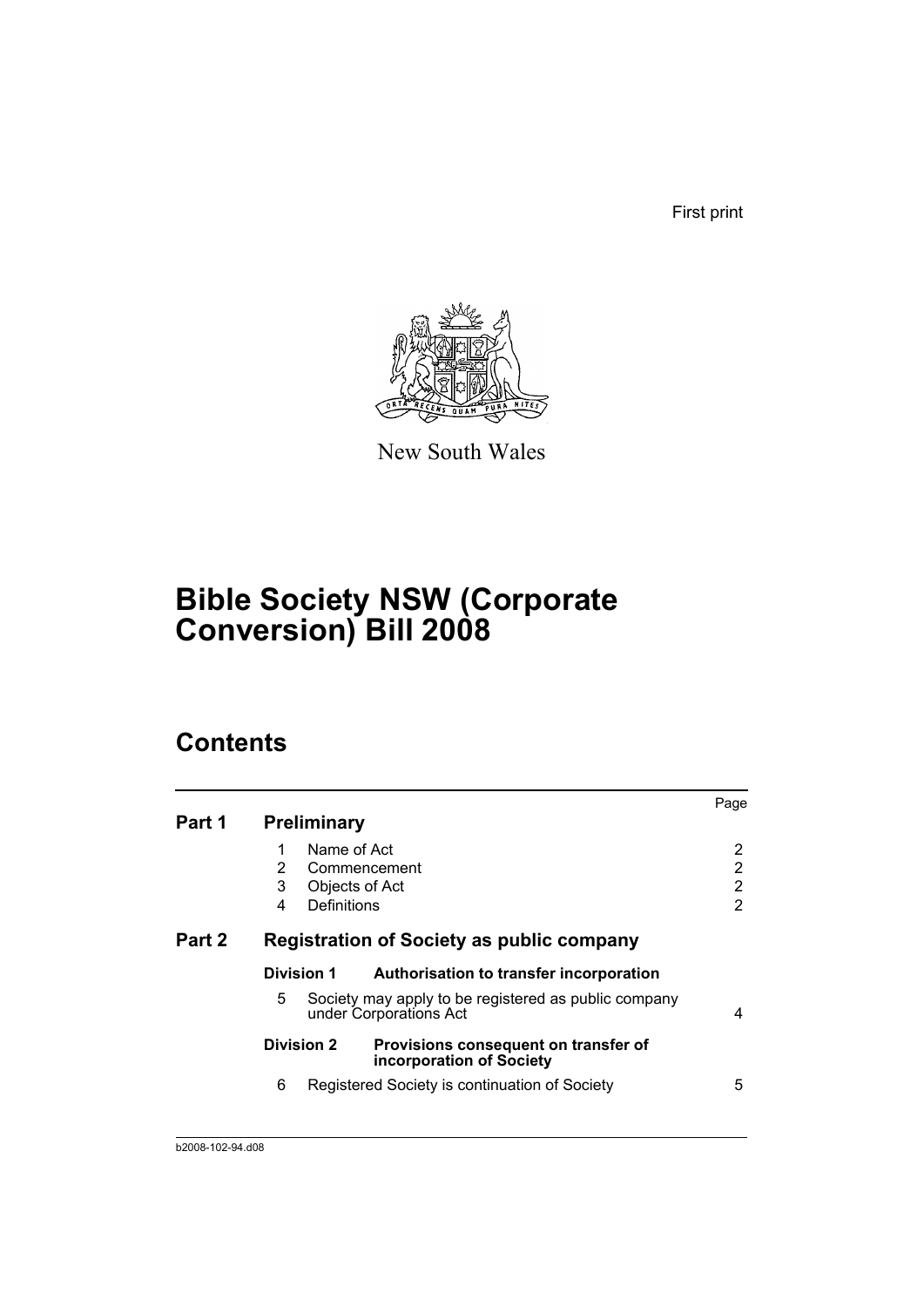Contents

|                   |        |                                                                                                                                                                              | Page   |
|-------------------|--------|------------------------------------------------------------------------------------------------------------------------------------------------------------------------------|--------|
|                   | 7<br>8 | Existing Society Act and rules cease to have effect on<br>registration day<br>Exclusion of Corporations legislation that applies to the<br>registered Society as federal law | 5<br>6 |
| Part 3            |        | <b>Miscellaneous</b>                                                                                                                                                         |        |
|                   | 9      | Regulations                                                                                                                                                                  |        |
|                   | 10     | Effect of this Act on contracts, instruments and related                                                                                                                     |        |
|                   |        | matters                                                                                                                                                                      |        |
|                   | 11     | Exemption from State tax                                                                                                                                                     |        |
|                   | 12     | Amendment of other legislation                                                                                                                                               | 8      |
| <b>Schedule 1</b> |        | Amendment of other legislation                                                                                                                                               | 9      |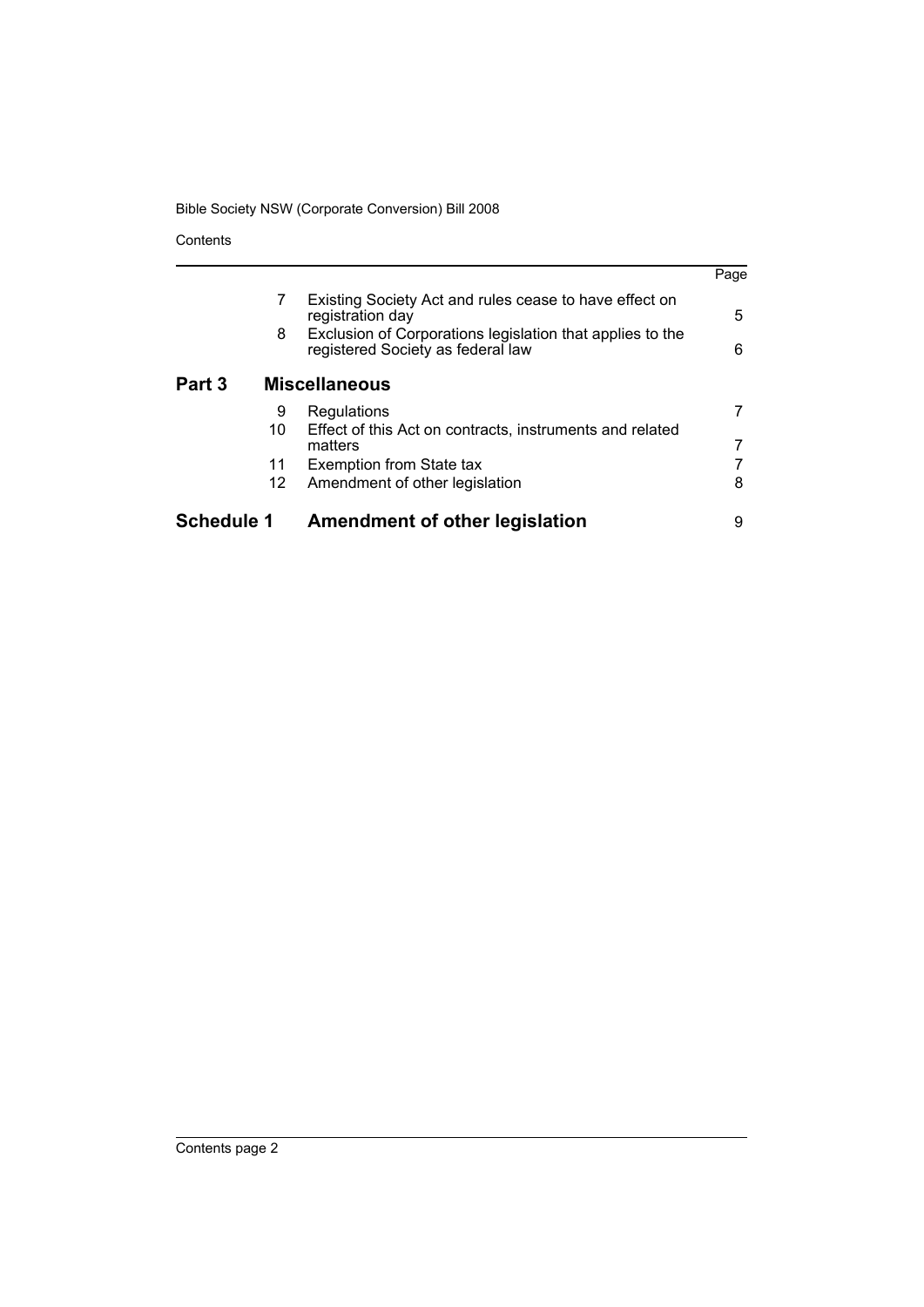

New South Wales

# **Bible Society NSW (Corporate Conversion) Bill 2008**

No , 2008

# **A Bill for**

An Act to authorise The New South Wales Auxiliary of The British and Foreign Bible Society to seek registration as a public company limited by guarantee under the *Corporations Act 2001* of the Commonwealth; and for other purposes.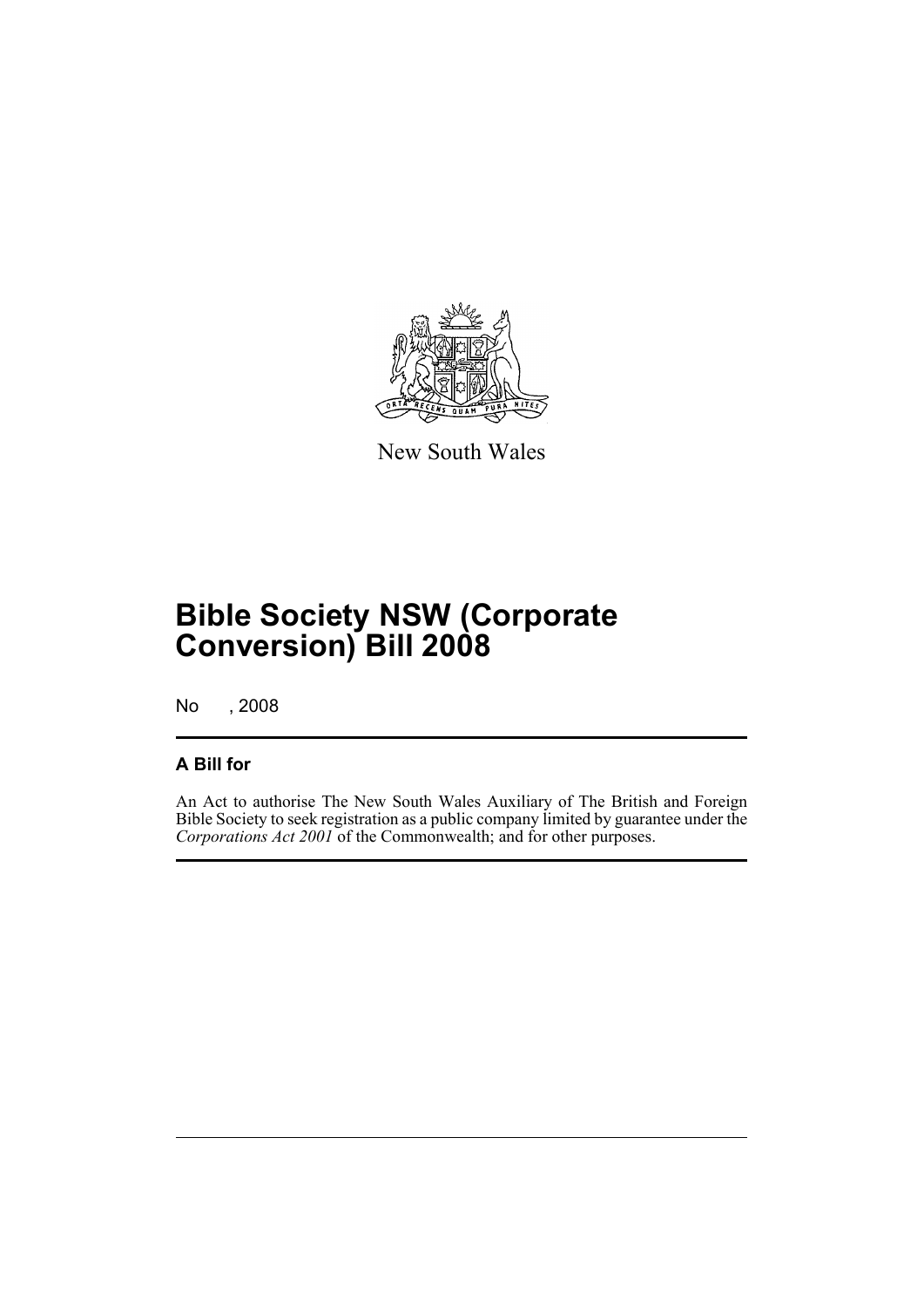Part 1 Preliminary

<span id="page-7-4"></span><span id="page-7-3"></span><span id="page-7-2"></span><span id="page-7-1"></span><span id="page-7-0"></span>

| The Legislature of New South Wales enacts: |     |                                                                                                                           |                                                                                                                                                                                                                                                                      | $\mathbf{1}$         |
|--------------------------------------------|-----|---------------------------------------------------------------------------------------------------------------------------|----------------------------------------------------------------------------------------------------------------------------------------------------------------------------------------------------------------------------------------------------------------------|----------------------|
| Part 1                                     |     |                                                                                                                           | <b>Preliminary</b>                                                                                                                                                                                                                                                   | 2                    |
| 1                                          |     | Name of Act                                                                                                               |                                                                                                                                                                                                                                                                      | 3                    |
|                                            |     |                                                                                                                           | This Act is the <i>Bible Society NSW (Corporate Conversion) Act 2008</i> .                                                                                                                                                                                           | 4                    |
| $\mathbf{2}$                               |     |                                                                                                                           | <b>Commencement</b>                                                                                                                                                                                                                                                  | 5                    |
|                                            |     |                                                                                                                           | This Act commences on the date of assent to this Act.                                                                                                                                                                                                                | 6                    |
| 3                                          |     | <b>Objects of Act</b>                                                                                                     |                                                                                                                                                                                                                                                                      | 7                    |
|                                            |     |                                                                                                                           | The objects of this Act are as follows:                                                                                                                                                                                                                              | 8                    |
|                                            |     | (a)                                                                                                                       | to authorise The New South Wales Auxiliary of The British and<br>Foreign Bible Society to seek registration as a public company<br>limited by guarantee under the Corporations Act,                                                                                  | 9<br>10<br>11        |
|                                            |     | (b)                                                                                                                       | to amend The New South Wales Auxiliary of The British and<br>Foreign Bible Society Incorporation Act 1928 so as to change the<br>corporate name of the Society to "Bible Society NSW" and to<br>update its objects in preparation for its registration as a company, | 12<br>13<br>14<br>15 |
|                                            |     | (c)                                                                                                                       | to provide for cessation of the operation and the repeal of <i>The</i><br>New South Wales Auxiliary of The British and Foreign Bible<br>Society Incorporation Act 1928 once the Society is registered as<br>a company,                                               | 16<br>17<br>18<br>19 |
|                                            |     | (d)                                                                                                                       | to make consequential amendments to certain other legislation.                                                                                                                                                                                                       | 20                   |
|                                            |     |                                                                                                                           | Note. The members of the Society at general meetings of the Society held in<br>2007 and 2008:                                                                                                                                                                        | 21<br>22             |
|                                            |     | (a)                                                                                                                       | agreed to convert the Society into a public company limited by guarantee<br>and to change its name and update its objects, and                                                                                                                                       | 23<br>24             |
|                                            |     | (b)                                                                                                                       | approved a constitution for the new company.                                                                                                                                                                                                                         | 25                   |
| 4                                          |     | <b>Definitions</b>                                                                                                        |                                                                                                                                                                                                                                                                      | 26                   |
|                                            | (1) |                                                                                                                           | In this Act:                                                                                                                                                                                                                                                         | 27                   |
|                                            |     |                                                                                                                           | <b>ASIC</b> means the Australian Securities and Investments Commission.                                                                                                                                                                                              | 28                   |
|                                            |     | <b>Corporations Act</b> means the Corporations Act 2001 of the<br>Commonwealth.                                           |                                                                                                                                                                                                                                                                      | 29<br>30             |
|                                            |     | <b>Corporations legislation</b> means the Corporations legislation to which<br>Part 1.1A of the Corporations Act applies. |                                                                                                                                                                                                                                                                      | 31<br>32             |
|                                            |     | existing Society Act means The New South Wales Auxiliary of The                                                           |                                                                                                                                                                                                                                                                      | 33                   |
|                                            |     |                                                                                                                           | British and Foreign Bible Society Incorporation Act 1928.<br><i>instrument</i> means an instrument (other than this Act or an instrument                                                                                                                             | 34                   |
|                                            |     |                                                                                                                           | made under this Act) or any other document that creates, modifies or                                                                                                                                                                                                 | 35<br>36             |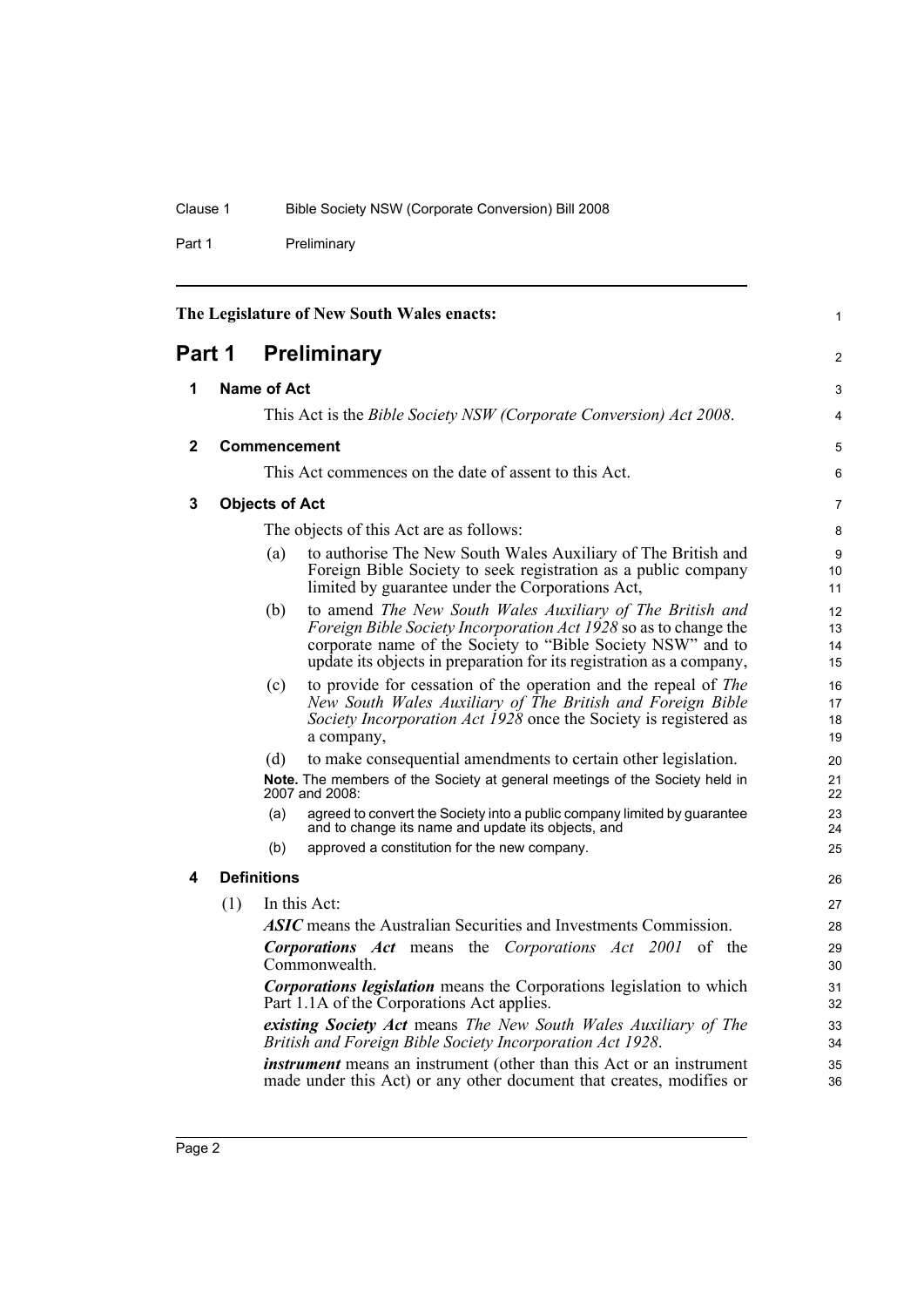Bible Society NSW (Corporate Conversion) Bill 2008 Clause 4

| Preliminary | Part 1                                                                                                                                                                                                            |
|-------------|-------------------------------------------------------------------------------------------------------------------------------------------------------------------------------------------------------------------|
|             |                                                                                                                                                                                                                   |
|             | extinguishes rights or liabilities (or would do so if lodged, filed or<br>registered in accordance with any law), and includes any judgment,<br>order, process or other instrument issued by a court or tribunal. |
|             | Note Section 21 (1) of the Interpretation Act 1987 provides that a reference in                                                                                                                                   |

**Note.** Section 21 (1) of the *Interpretation Act 1987* provides that a reference in an Act to *document* means any record of information, and includes:

- (a) anything on which there is writing, or
- (b) anything on which there are marks, figures, symbols or perforations having a meaning for persons qualified to interpret them, or
- (c) anything from which sounds, images or writings can be reproduced with or without the aid of anything else, or
- (d) a map, plan, drawing or photograph.

*registered Society* means the Society after it is registered as a public company limited by guarantee under Part 5B.1 of the Corporations Act. *registration day* means the day on which the Society is registered as a public company limited by guarantee under Part 5B.1 of the Corporations Act.

*rules* means the rules of the Society in force under the existing Society Act.

*Society* means the body corporate constituted by the existing Society Act.

- (2) If this Act provides for an event or other thing to occur on the registration day, that event or thing is taken to occur at the moment on the registration day when the Society is registered as a public company limited by guarantee under Part 5B.1 of the Corporations Act.
- (3) Words and expressions used in this Act have the same meanings as in section 9 of the Corporations Act, except in so far as they are defined differently in this Act or the context or subject-matter otherwise indicates or requires.
- (4) Notes included in this Act do not form part of this Act.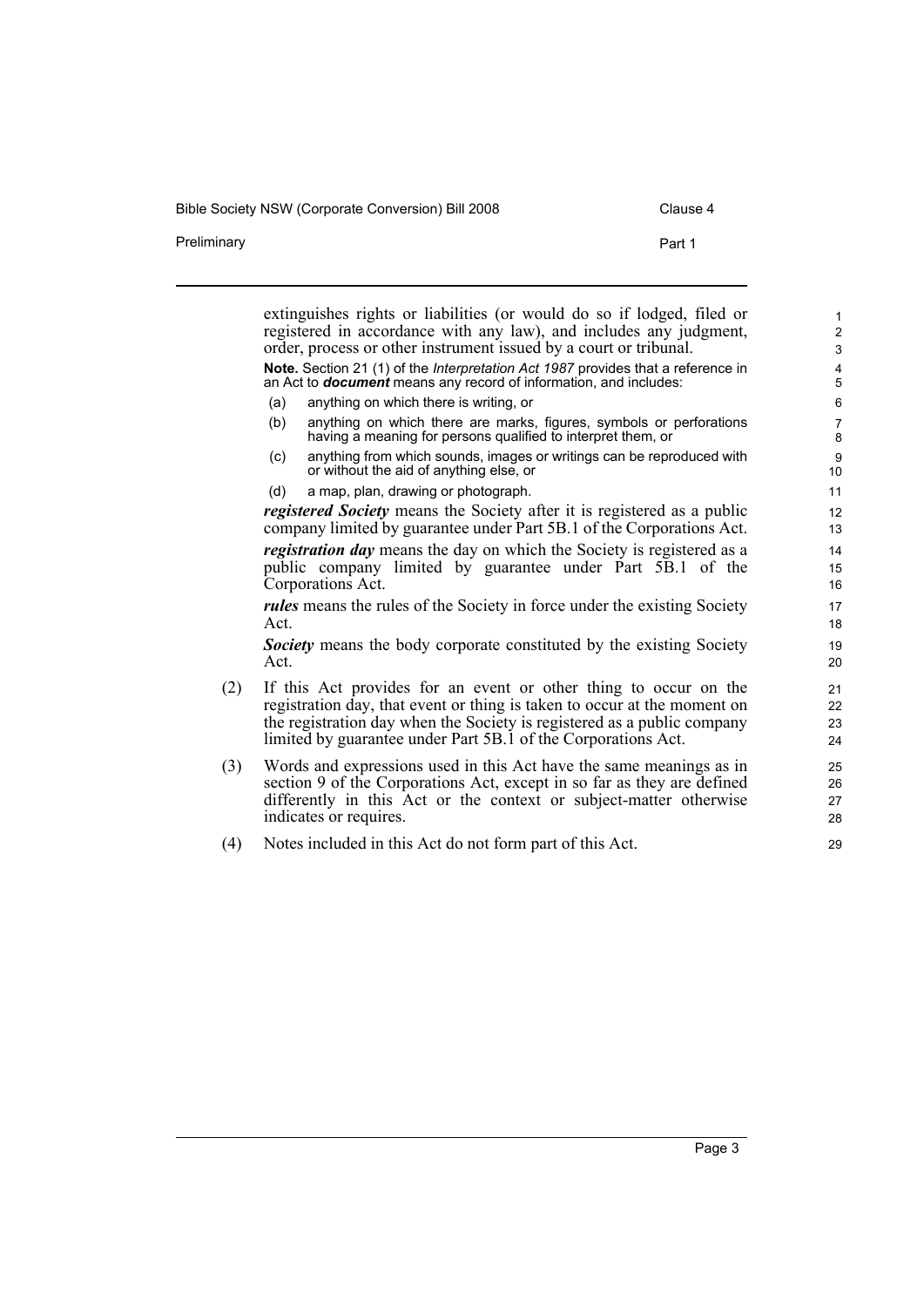| Part 2 | Registration of Society as public company |
|--------|-------------------------------------------|
|--------|-------------------------------------------|

# <span id="page-9-0"></span>**Part 2 Registration of Society as public company**

### <span id="page-9-2"></span><span id="page-9-1"></span>**Division 1 Authorisation to transfer incorporation**

### **5 Society may apply to be registered as public company under Corporations Act**

(1) The Society may apply to ASIC for the Society to be registered under Part 5B.1 of the Corporations Act as a public company limited by guarantee, but only as provided by this section.

1

 $\overline{2}$ 

- (2) An application under subsection (1) must be made in accordance with the provisions of section 601BC of the Corporations Act.
- (3) An application under subsection (1) may not be made after the expiry of the period of 12 months commencing on the date of assent to this Act unless:
	- (a) subject to paragraph (b)—a special resolution (a *registration resolution*) is passed at a general meeting of the Society, held in accordance with the existing Society Act and the rules, that resolves that the Society be registered as a public company limited by guarantee under the Corporations Act and approves a constitution for the new company, and
	- (b) the members of the Society were given at least 21 days notice of the general meeting and the proposed resolution, and
	- (c) the application is made within the period of 12 months commencing on the day on which the special resolution is passed.
- (4) Nothing in subsection (3) prevents a further proposal for a registration resolution being put to the members of the Society or an application being made under subsection (1) following the passing of such a resolution if:
	- (a) a previously proposed registration resolution was not passed or is declared invalid, or
	- (b) an application for registration under Part 5B.1 of the Corporations Act was not made by the Society within the period referred to in subsection (3) (c) after a previous registration resolution was passed.
- (5) For the purposes of section 601BC (8) (d) of the Corporations Act, the Society is authorised by this Act to transfer its incorporation in accordance with this Act.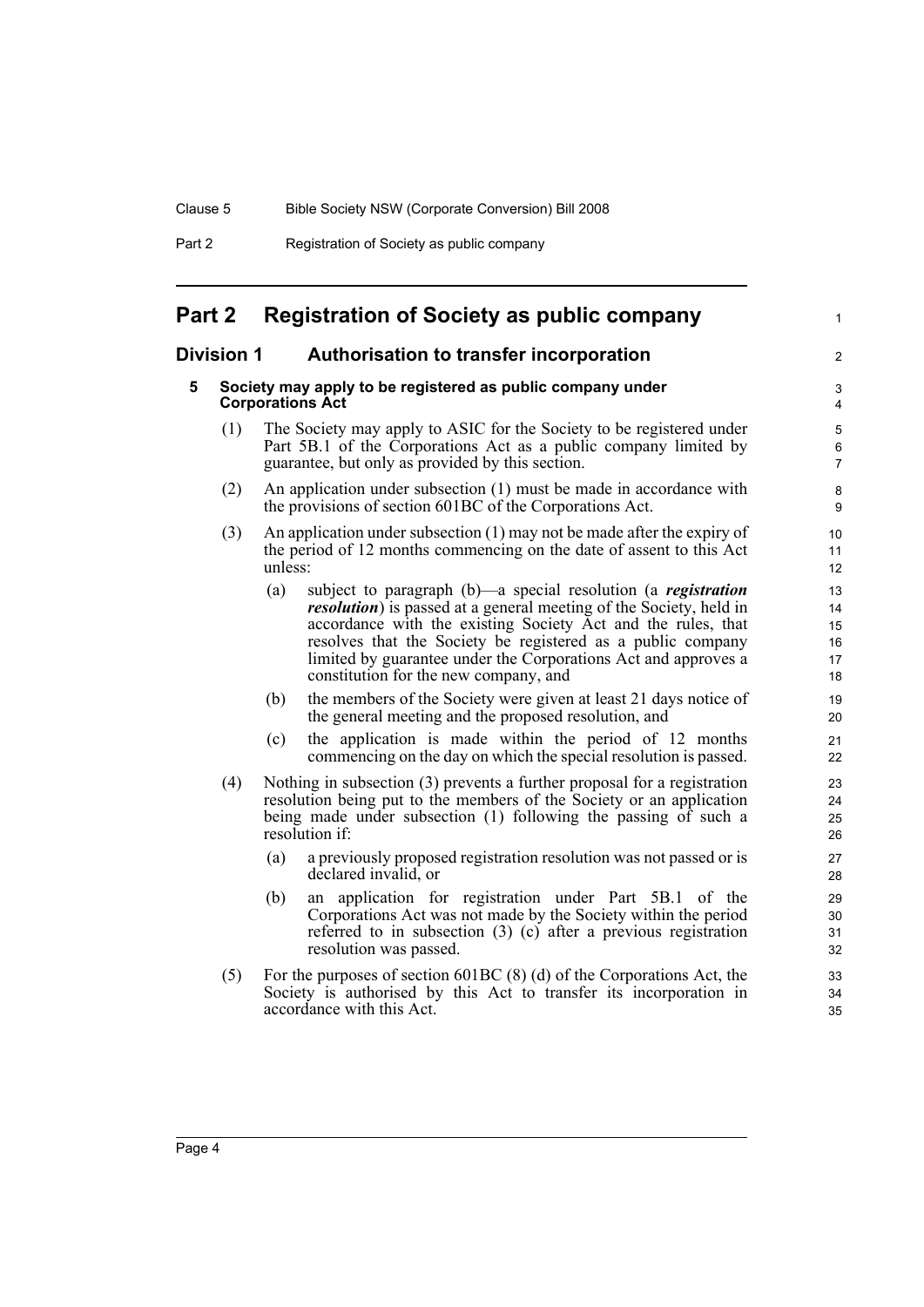| Bible Society NSW (Corporate Conversion) Bill 2008 | Clause 6 |
|----------------------------------------------------|----------|
| Registration of Society as public company          | Part 2   |

<span id="page-10-1"></span><span id="page-10-0"></span>(6) In this section: *special resolution* means a resolution passed by at least 75 percent of the votes cast by members of the Society who are entitled to vote on the resolution at the general meeting at which the resolution is put. **Division 2 Provisions consequent on transfer of incorporation of Society 6 Registered Society is continuation of Society** (1) Section 601BM of the Corporations Act makes provision for the legal consequences of the registration of a body corporate as a company under Part 5B.1 of that Act. **Note.** Section 601BM of the Corporations Act provides that the registration of a body corporate as a company under Part 5B.1 of that Act does not: (a) create a new legal entity, or (b) affect the body's existing property, rights or obligations (except as against the members of the body in their capacity as members), or (c) render defective any legal proceedings by or against the body or its members. (2) A reference in any instrument (other than the existing Society Act) to the Society is to be read on and after the registration day as including a reference to the registered Society. **7 Existing Society Act and rules cease to have effect on registration day** (1) The provisions of the existing Society Act and the rules cease to have effect on the registration day. (2) Section 30 of the *Interpretation Act 1987* extends to rules that cease to have effect by operation of subsection (1) in the same way as that section extends to statutory rules that cease to have effect. **Note.** Section 30 of the *Interpretation Act 1987* provides that the repeal of an Act or statutory rule does not, among other things, affect the previous operation of the Act or statutory rule or anything duly suffered, done or commenced under the Act or statutory rule or affect any right, privilege, obligation or liability acquired, accrued or incurred under the Act or statutory rule. The section provides that a reference to the repeal of an Act or statutory rule in that section includes a reference to the abrogation, limitation or extension of the effect of the Act or statutory rule. (3) After the registration day, the Governor may, by proclamation 1  $\overline{2}$ 3 4 5 6 7 8 9 10 11 12 13 14 15 16 17 18 19  $20$ 21 22 23 24 25 26 27 28 29 30 31 32 33 34 35

<span id="page-10-2"></span>published in the Gazette, repeal the existing Society Act and the rules.

36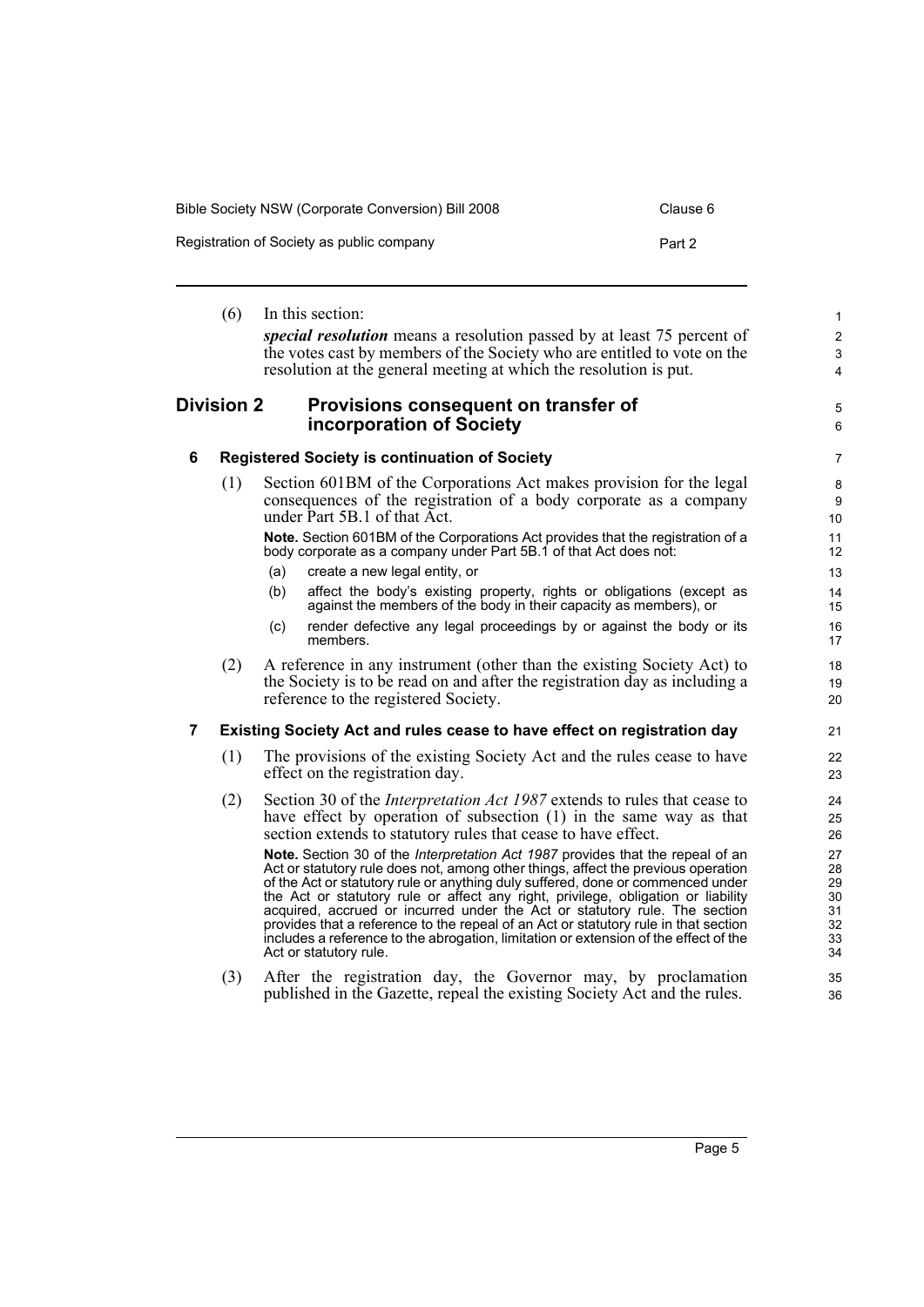Part 2 Registration of Society as public company

### <span id="page-11-0"></span>**8 Exclusion of Corporations legislation that applies to the registered Society as federal law**

### (1) **Application of section**

This section enables the regulations to exclude the operation of provisions of the Corporations legislation that would otherwise apply to the registered Society (or a matter relating to the registered Society) as a law of the Commonwealth.

### (2) **Declarations under section 5F of the Corporations Act**

The regulations may declare any matter relating to the registered Society to be an excluded matter for the purposes of section 5F of the Corporations Act in relation to:

- (a) the whole of the Corporations legislation, or
- (b) a specified provision of that legislation, or
- (c) that legislation other than a specified provision, or
- (d) that legislation otherwise than to a specified extent.

**Note.** Section 5F of the Corporations Act provides that if a State law declares a matter to be an excluded matter for the purposes of that section in relation to all or part of the Corporations legislation of the Commonwealth, the provisions that are the subject of the declaration will not apply in relation to that matter in the State concerned.

### (3) **Declarations under section 5G of the Corporations Act**

The regulations may declare any provision of this Act relating to the registered Society to be a Corporations legislation displacement provision for the purposes of section 5G of the Corporations Act (either generally or specifically in relation to a provision of the Corporations legislation).

**Note.** Section 5G of the Corporations Act provides that if a State law declares a provision of a State law to be a Corporations legislation displacement provision, any provision of the Corporations legislation with which the State provision would otherwise be inconsistent does not apply to the extent necessary to avoid the inconsistency.

| (4)<br><b>Definition</b> |  |
|--------------------------|--|
|--------------------------|--|

In this section:

*matter* includes act, omission, body, person or thing.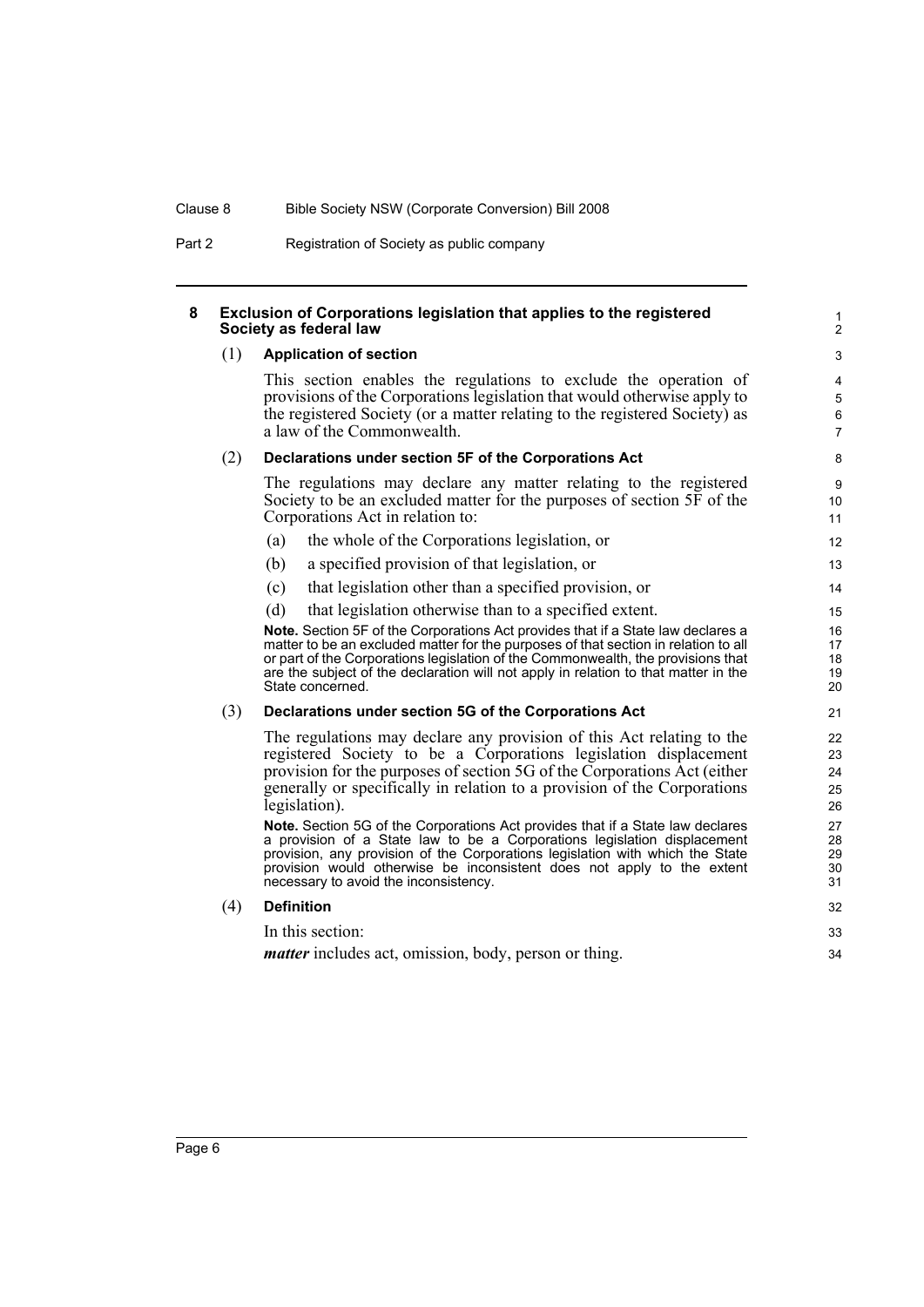Bible Society NSW (Corporate Conversion) Bill 2008 Clause 9

Miscellaneous

1

32

## <span id="page-12-1"></span><span id="page-12-0"></span>**Part 3 Miscellaneous**

### **9 Regulations**

- (1) The Governor may make regulations, not inconsistent with this Act, for or with respect to any matter that by this Act is required or permitted to be prescribed or that is necessary or convenient to be prescribed for carrying out or giving effect to this Act. (2) Without limiting subsection (1), the regulations may contain provisions
- of a savings or transitional nature consequent on the enactment of this Act.
- (3) Any such provision may, if the regulations so provide, take effect from the date of assent to this Act or a later date.
- (4) To the extent to which any such provision takes effect from a date that is earlier than the date of its publication in the Gazette, the provision does not operate so as:
	- (a) to affect, in a manner prejudicial to any person (other than the State or an authority of the State), the rights of that person existing before the date of its publication, or
	- (b) to impose liabilities on any person (other than the State or an authority of the State) in respect of anything done or omitted to be done before the date of its publication.

### <span id="page-12-2"></span>**10 Effect of this Act on contracts, instruments and related matters**

The operation of this Act is not to be regarded as:

- (a) a breach of contract or confidence or otherwise as a civil wrong, or
- (b) a breach of any instrument (including, without limitation, any provision prohibiting, restricting or regulating the assignment or transfer of assets or liabilities), or
- (c) an event of default under any contract or other instrument, or
- (d) giving rise to any remedy by a party to a contract or other instrument, or as causing or permitting the termination of, or exercise of rights under, any contract or other instrument.

### <span id="page-12-3"></span>**11 Exemption from State tax**

(1) In this section: *exempt matter* means any of the following: (a) the registration of the Society as a company under Part 5B.1 of the Corporations Act, 33 34 35 36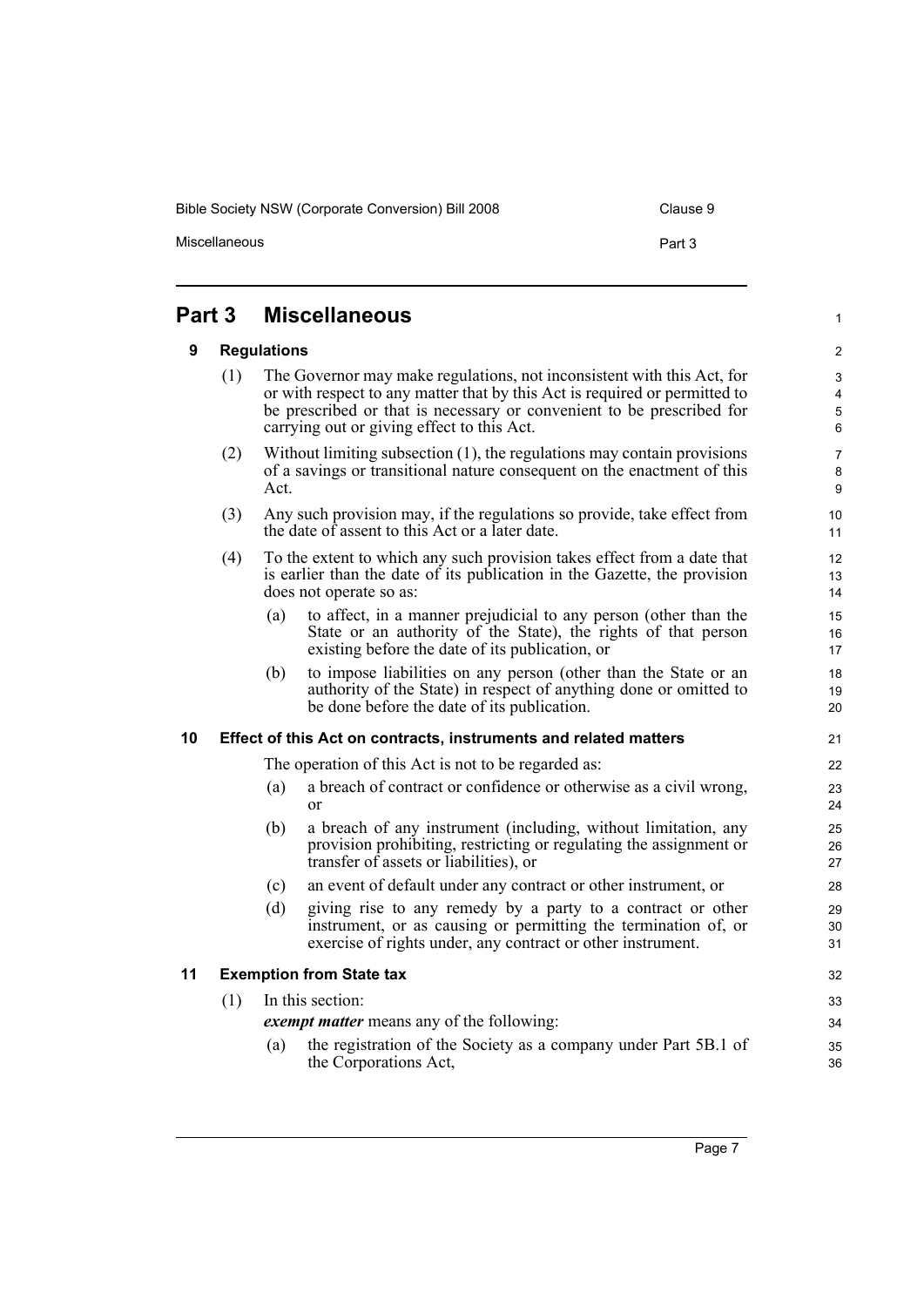# Clause 12 Bible Society NSW (Corporate Conversion) Bill 2008

### Part 3 Miscellaneous

<span id="page-13-0"></span>

|    |                                | such other matters in connection with this Act as may be<br>(b)<br>prescribed by the regulations.                                                                                         | 1<br>$\overline{2}$      |  |  |  |
|----|--------------------------------|-------------------------------------------------------------------------------------------------------------------------------------------------------------------------------------------|--------------------------|--|--|--|
|    |                                | <b>State tax</b> means application or registration fees, duty under the <i>Duties</i><br><i>Act 1997</i> or any other tax, duty, fee or charge imposed by any Act or law<br>of the State. | 3<br>$\overline{4}$<br>5 |  |  |  |
|    | (2)                            | State tax is not payable in relation to:                                                                                                                                                  | 6                        |  |  |  |
|    |                                | an exempt matter, or<br>(a)                                                                                                                                                               | 7                        |  |  |  |
|    |                                | anything done because of, or for a purpose connected with or<br>(b)<br>arising out of, an exempt matter.                                                                                  | 8<br>9                   |  |  |  |
| 12 | Amendment of other legislation |                                                                                                                                                                                           |                          |  |  |  |
|    |                                | The Acts and Regulation specified in Schedule 1 are amended as set out<br>in that Schedule.                                                                                               | 11<br>12                 |  |  |  |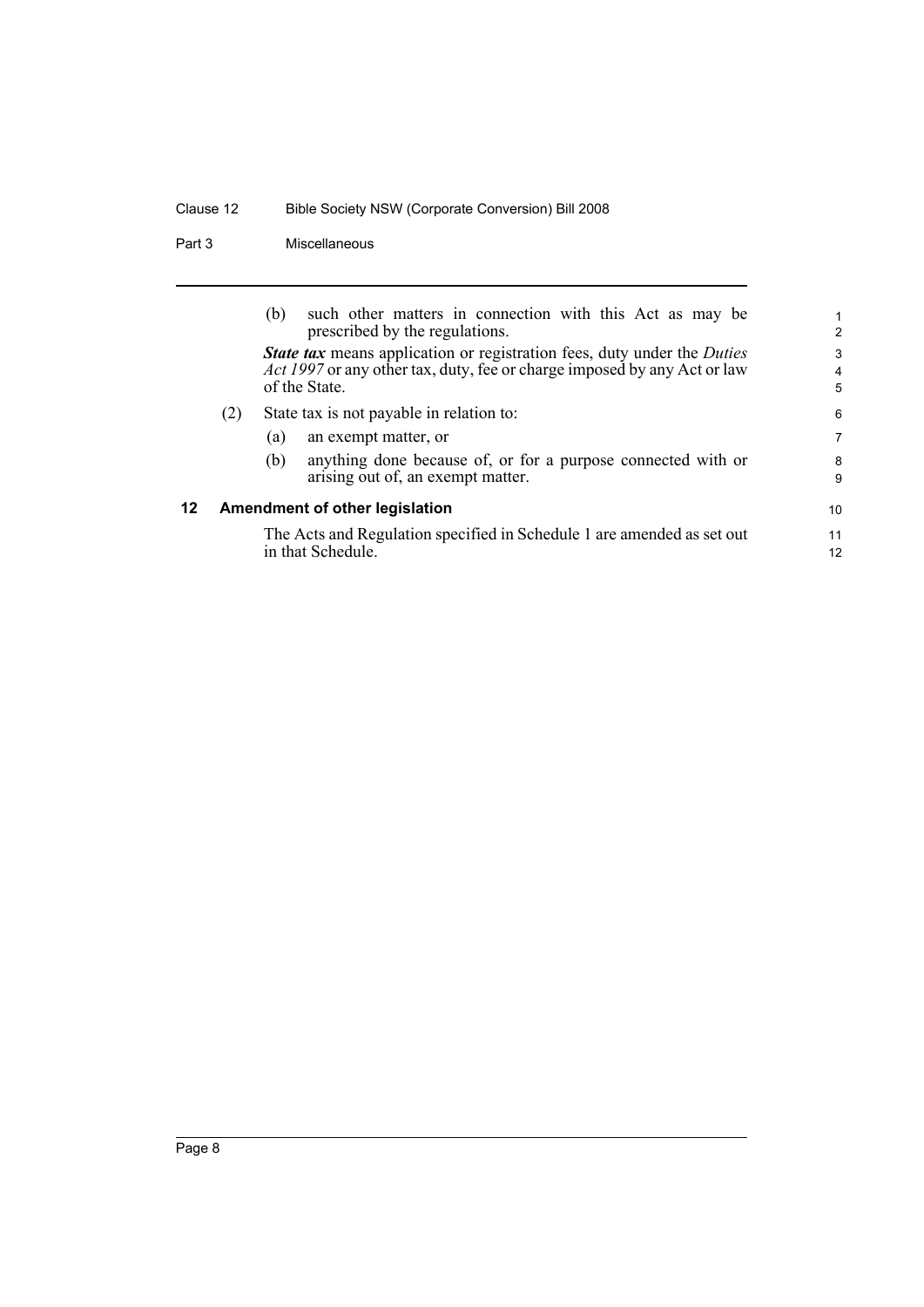Amendment of other legislation Schedule 1

<span id="page-14-0"></span>

|     |    | Schedule 1        |                         | <b>Amendment of other legislation</b>                                                                                                                                                                                                              | $\mathbf{1}$               |
|-----|----|-------------------|-------------------------|----------------------------------------------------------------------------------------------------------------------------------------------------------------------------------------------------------------------------------------------------|----------------------------|
|     |    |                   |                         | (Section 12)                                                                                                                                                                                                                                       | $\overline{2}$             |
| 1.1 |    |                   |                         | <b>Charitable Fundraising Regulation 2008</b>                                                                                                                                                                                                      | 3                          |
|     |    |                   |                         | <b>Clause 6 Religious organisations exempt from Act</b>                                                                                                                                                                                            | $\overline{4}$             |
|     |    |                   | Bible Society NSW)".    | Omit "NSW Auxiliary of the British and Foreign Bible Society (trading as                                                                                                                                                                           | 5<br>6                     |
|     |    | organisations:    |                         | Insert in alphabetical order in the list of religious bodies or religious                                                                                                                                                                          | $\overline{7}$<br>8        |
|     |    |                   |                         | <b>Bible Society NSW</b>                                                                                                                                                                                                                           | 9                          |
| 1.2 |    |                   |                         | <b>Subordinate Legislation Act 1989 No 146</b>                                                                                                                                                                                                     | 10                         |
|     |    |                   |                         | <b>Schedule 4 Excluded instruments</b>                                                                                                                                                                                                             | 11                         |
|     |    |                   |                         | Insert at the end of the Schedule (with appropriate item number):                                                                                                                                                                                  | 12                         |
|     |    |                   |                         | Regulations under the <i>Bible Society NSW (Corporate</i><br>Conversion) Act 2008.                                                                                                                                                                 | 13<br>14                   |
| 1.3 |    |                   |                         | The New South Wales Auxiliary of The British and Foreign<br><b>Bible Society Incorporation Act 1928</b>                                                                                                                                            | 15<br>16                   |
| [1] |    | <b>Section 3A</b> |                         |                                                                                                                                                                                                                                                    | 17                         |
|     |    |                   | Insert after section 3: |                                                                                                                                                                                                                                                    | 18                         |
|     | 3Α |                   |                         | Change of name and objects of body corporate                                                                                                                                                                                                       | 19                         |
|     |    | (1)               |                         | On and from the commencement of this section:                                                                                                                                                                                                      | 20                         |
|     |    |                   | (a)                     | the corporate name of the body corporate constituted by<br>this Act is to be "Bible Society NSW", and                                                                                                                                              | 21<br>22                   |
|     |    |                   | (b)                     | the objects of the body corporate are to be those specified<br>by section 5 (as substituted by the <i>Bible Society NSW</i><br>(Corporate Conversion) Act 2008), and                                                                               | 23<br>24<br>25             |
|     |    |                   | (c)                     | a reference in any instrument to "The New South Wales"<br>Auxiliary of The British and Foreign Bible Society" or<br>"New South Wales Auxiliary of The British and Foreign<br>Bible Society" is taken to be a reference to "Bible Society"<br>NSW". | 26<br>27<br>28<br>29<br>30 |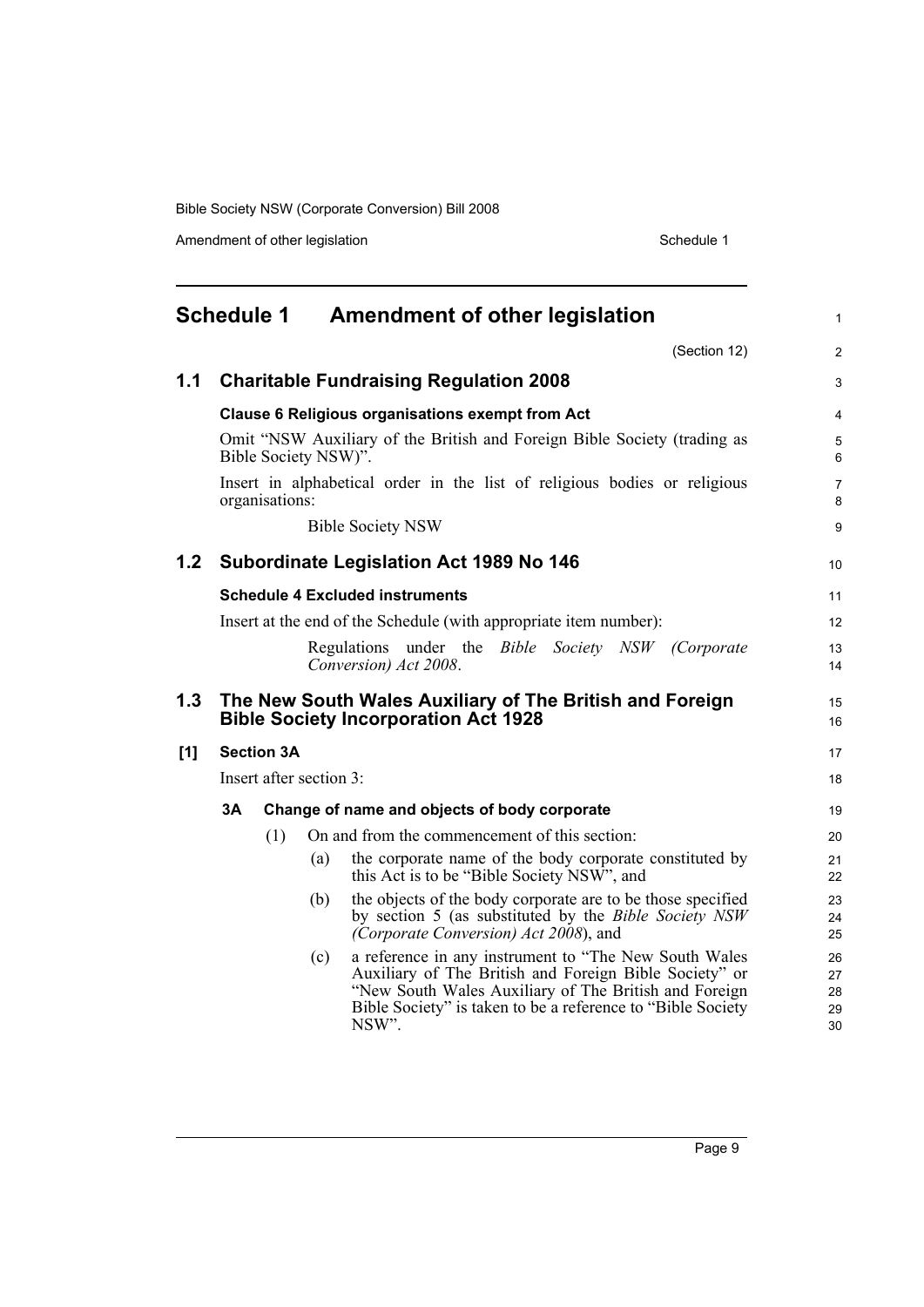Schedule 1 Amendment of other legislation

| (2) |     | The alteration of the name and the objects of the body corporate<br>effected by the operation of subsection (1) does not operate:                                                                                                                                                                                                                                           | 1<br>$\overline{2}$              |
|-----|-----|-----------------------------------------------------------------------------------------------------------------------------------------------------------------------------------------------------------------------------------------------------------------------------------------------------------------------------------------------------------------------------|----------------------------------|
|     | (a) | to create a new legal entity, or                                                                                                                                                                                                                                                                                                                                            | 3                                |
|     | (b) | to prejudice or affect the identity of that body or its<br>continuity as a body corporate, or                                                                                                                                                                                                                                                                               | $\overline{\mathbf{4}}$<br>5     |
|     | (c) | to affect the property, or the rights and obligations, of the<br>body, or                                                                                                                                                                                                                                                                                                   | 6<br>$\overline{7}$              |
|     | (d) | to render defective any legal proceedings by or against that<br>body,                                                                                                                                                                                                                                                                                                       | 8<br>9                           |
|     |     | and any legal proceedings that could have been continued or<br>commenced by or against that body in its former corporate name<br>may be continued or commenced by or against it in its new<br>corporate name.                                                                                                                                                               | 10<br>11<br>12<br>13             |
| (3) |     | The operation of this section is not to be regarded as:                                                                                                                                                                                                                                                                                                                     | 14                               |
|     | (a) | a breach of contract or confidence or otherwise as a civil<br>wrong, or                                                                                                                                                                                                                                                                                                     | 15<br>16                         |
|     | (b) | a breach of any instrument (including, without limitation,<br>any provision prohibiting, restricting or regulating the<br>assignment or transfer of assets or liabilities), or                                                                                                                                                                                              | 17<br>18<br>19                   |
|     | (c) | an event of default under any contract or other instrument,<br>or                                                                                                                                                                                                                                                                                                           | 20<br>21                         |
|     | (d) | giving rise to any remedy by a party to a contract or other<br>instrument, or as causing or permitting the termination of,<br>or exercise of rights under, any contract or other<br>instrument.                                                                                                                                                                             | 22<br>23<br>24<br>25             |
| (4) |     | This section applies despite anything to the contrary in this Act<br>(particularly, section 3) or an instrument made under this Act<br>(including the rules).                                                                                                                                                                                                               | 26<br>27<br>28                   |
| (5) |     | In this section:                                                                                                                                                                                                                                                                                                                                                            | 29                               |
|     |     | <i>instrument</i> means an instrument (other than this Act or an<br>instrument made under this Act) or any other document that<br>creates, modifies or extinguishes rights or liabilities (or would do<br>so if lodged, filed or registered in accordance with any law), and<br>includes any judgment, order, process or other instrument issued<br>by a court or tribunal. | 30<br>31<br>32<br>33<br>34<br>35 |